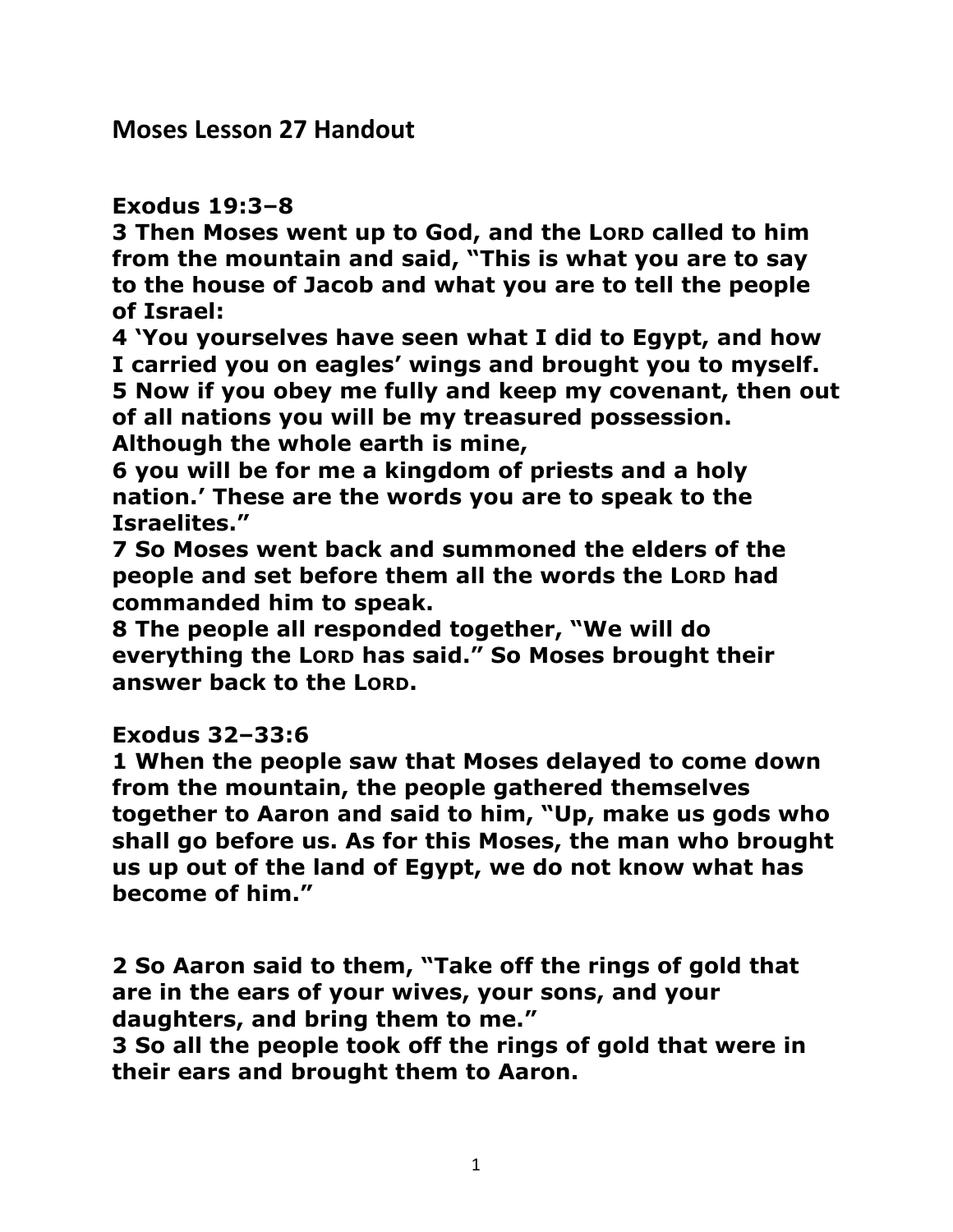**4 And he received the gold from their hand and fashioned it with a graving tool and made a golden calf.** 

**And they said, "These are your gods, O Israel, who brought you up out of the land of Egypt!"** 

**5 When Aaron saw this, he built an altar before it. And Aaron made a proclamation and said, "Tomorrow shall be a feast to the LORD."** 

**6 And they rose up early the next day and offered burnt offerings and brought peace offerings. And the people sat down to eat and drink and rose up to play.**

They COULDN'T SEE GOD or<br>FEEL HIS PRESENCE so they<br>wanted to trade the true God for a false God that they could touch and see.

What is<br>the difference between and a BLESSIN

**1 Chronicles 29:28 (NIV84) 28 He (David) died at a good old age, having enjoyed long life, wealth and honor.**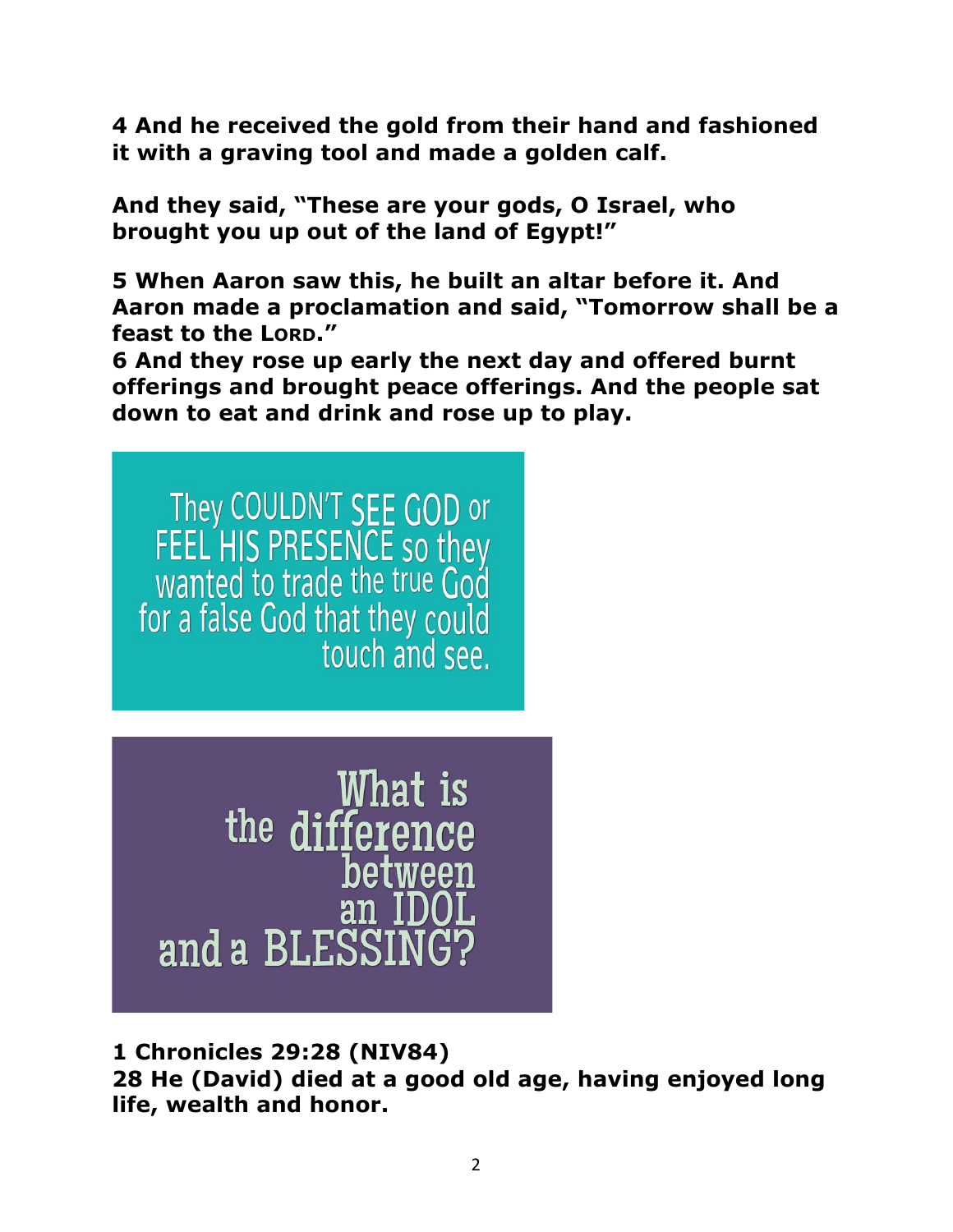## **Ecclesiastes 5:19 (NIV84)**

**19 Moreover, when God gives any man wealth and possessions, and enables him to enjoy them, to accept his lot and be happy in his work—this is a gift of God.** 

#### **Ecclesiastes 8:15 (NIV84)**

**15 So I commend the enjoyment of life, because nothing is better for a man under the sun than to eat and drink and be glad. Then joy will accompany him in his work all the days of the life God has given him under the sun.** 

## **Jeremiah 31:5 (NIV84)**

**5 Again you will plant vineyards on the hills of Samaria; the farmers will plant them and enjoy their fruit.** 

# **1 Timothy 6:17 (NIV84)**

**17 Command those who are rich in this present world not to be arrogant nor to put their hope in wealth, which is so uncertain, but to put their hope in God, who richly provides us with everything for our enjoyment.** 

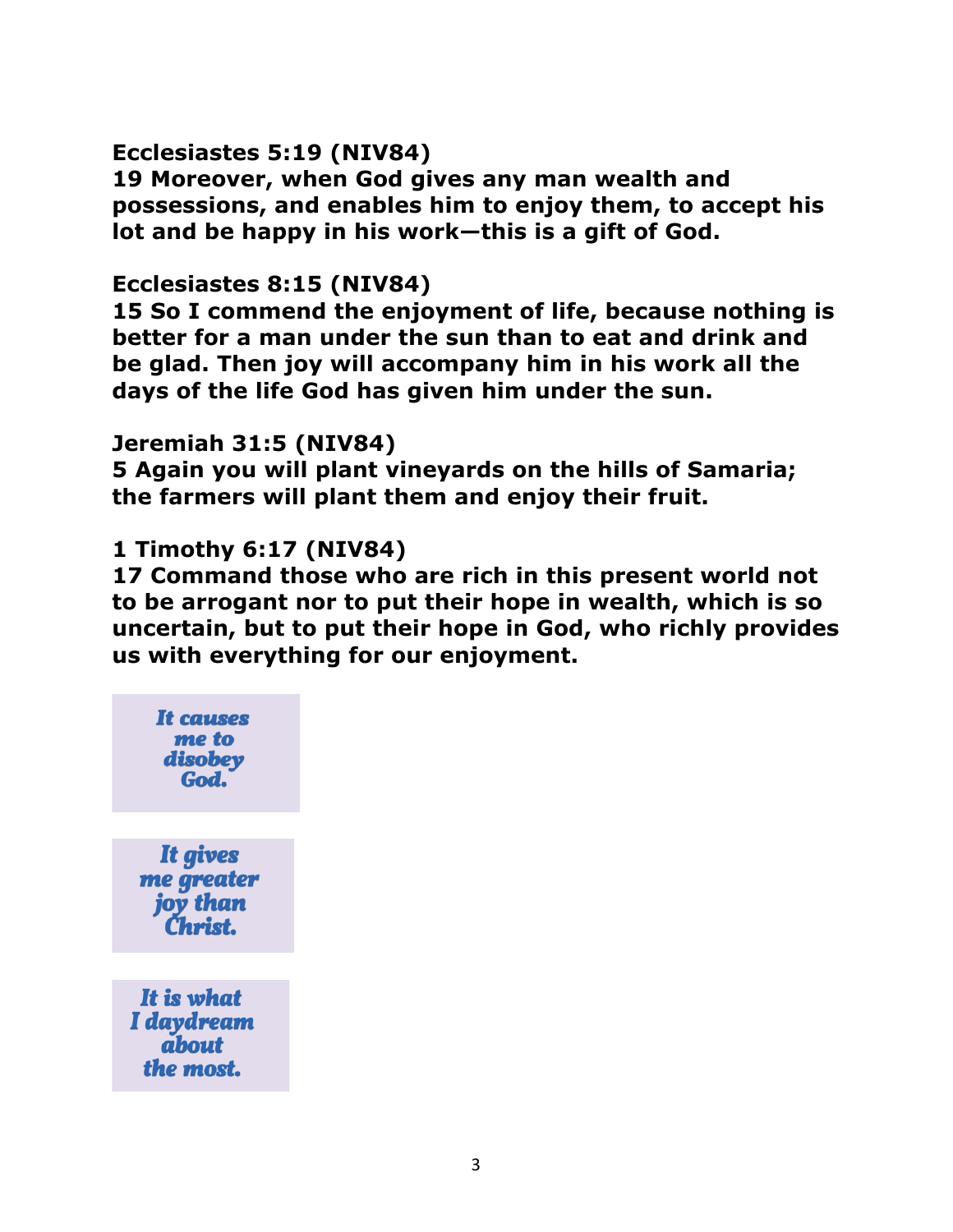**"God will let you scratch the surface of success. He will let you get close enough to the top to know what it is, but He will never let you have it, because He will never let one of His children have anything rather than Himself."**

| It is what    | It is     | It is what | It is what    |
|---------------|-----------|------------|---------------|
| <b>I</b> most | what      | I most     | I most        |
| enjoy         | I fear    | enjoy      | love spending |
| talking       | losing    | reading    | money         |
| about.        | the most. | about.     | on.           |

When the blessing becomes the center of my life.

When I am no longer satisfied with what God is giving me but<br>instead I am pushing Him aside<br>and replacing Him with things<br>and people who I believe will satisfy me more.

## **1 John 5:21**

**21 Little children, keep yourselves from idols (false gods)—[from anything and everything that would occupy the place in your heart due to God, from any sort of substitute for Him that would take first place in your life].**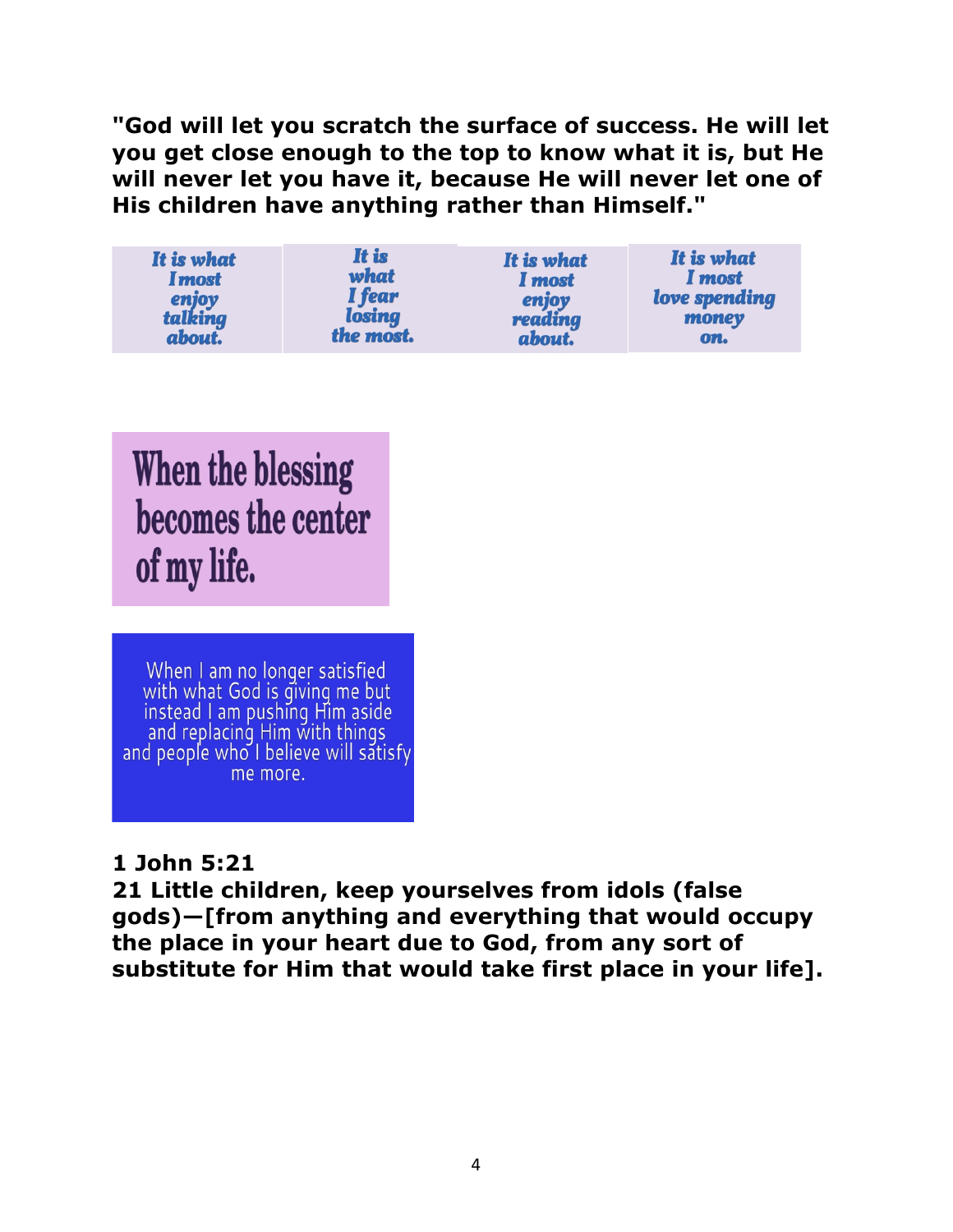Idols are anything that<br>overwhelms your life<br>that you focus on the most.

**Psalm 127:3 Behold, children are a gift of the LORD, the fruit of the womb is a reward.**

**Deuteronomy 8:18 (NASB95)**

**18 "But you shall remember the LORD your God, for it is He who is giving you power to make wealth, that He may confirm His covenant which He swore to your fathers, as it is this day.** 

**7 And the LORD said to Moses, "Go down, for your people, whom you brought up out of the land of Egypt, have corrupted themselves.** 

**8 They have turned aside quickly out of the way that I commanded them. They have made for themselves a golden calf and have worshiped it and sacrificed to it and said, 'These are your gods, O Israel, who brought you up out of the land of Egypt!' "** 

**9 And the LORD said to Moses, "I have seen this people, and behold, it is a stiff-necked people.** 

**10 Now therefore let me alone, that my wrath may burn hot against them and I may consume them, in order that I may make a great nation of you."**

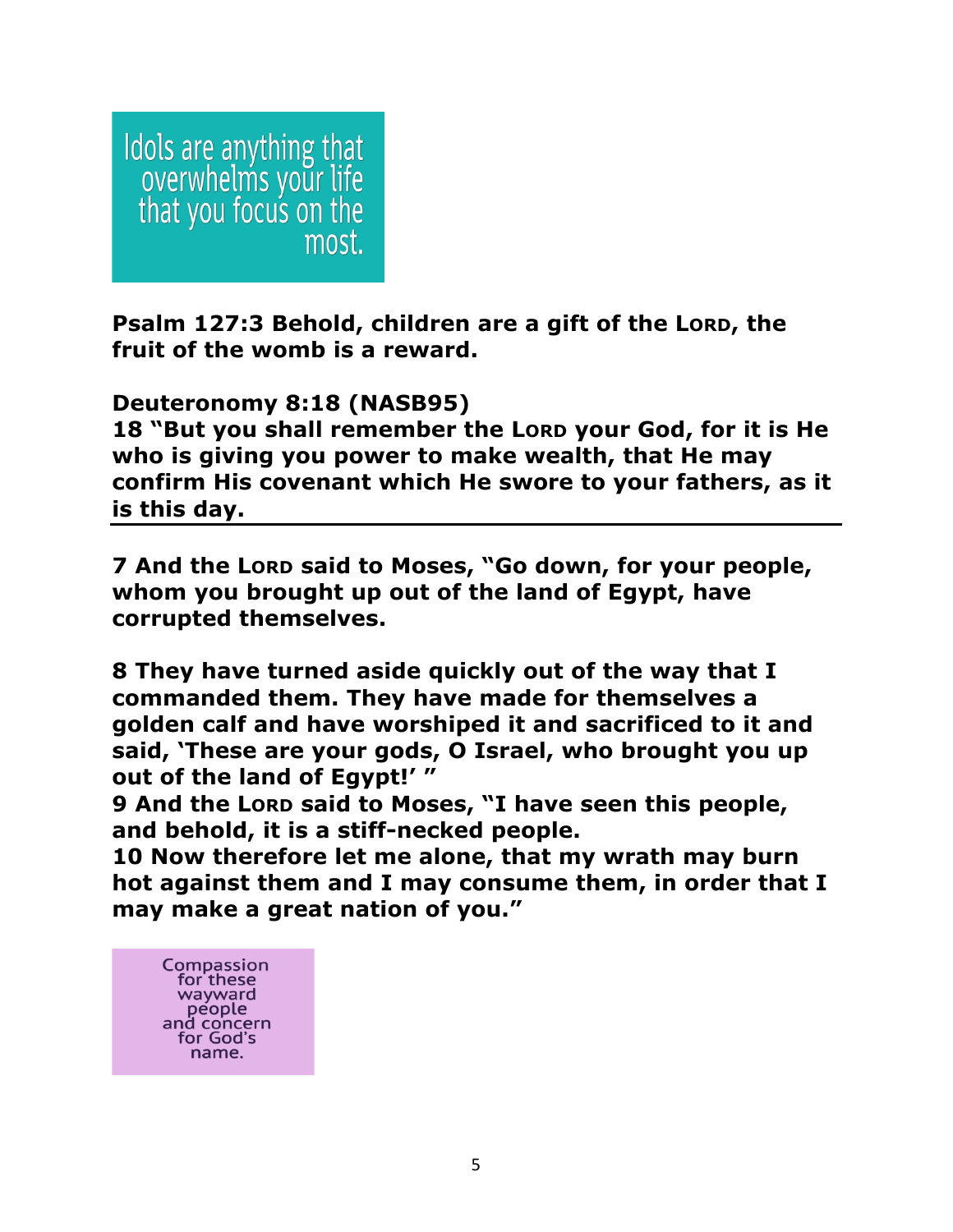**11 But Moses implored the LORD his God and said, "O LORD, why does your wrath burn hot against your people, whom you have brought out of the land of Egypt with great power and with a mighty hand?** 

**12 Why should the Egyptians say, 'With evil intent did he bring them out, to kill them in the mountains and to consume them from the face of the earth'? Turn from your burning anger and relent from this disaster against your people.** 

**13 Remember Abraham, Isaac, and Israel, your servants, to whom you swore by your own self, and said to them, 'I will multiply your offspring as the stars of heaven, and all this land that I have promised I will give to your offspring, and they shall inherit it forever.' "** 

*"I'm leaving you for someone else" I don't love you anymore You are fired Our friendship is over You stole from me You gossiped about me You lied to me You didn't do what you said you would.*

*We have all heard some version of the statements above; declarations of actions from someone who brings on hurt and anger. So often when we hear dreadful words like these our first response is: "How can I get back at the person who has devastated my life? What can I do to make them pay for what they did to me?" And what is the biblical answer? God says to do nothing. Nothing? Nothing. Because that sounds so difficult many times we need to be reminded that our enemies, those who have hurt us, are not our problem but instead they are God's. He promises to take care of them for us. Hebrews 10:30 reminds us "For we know Him who said, vengeance is*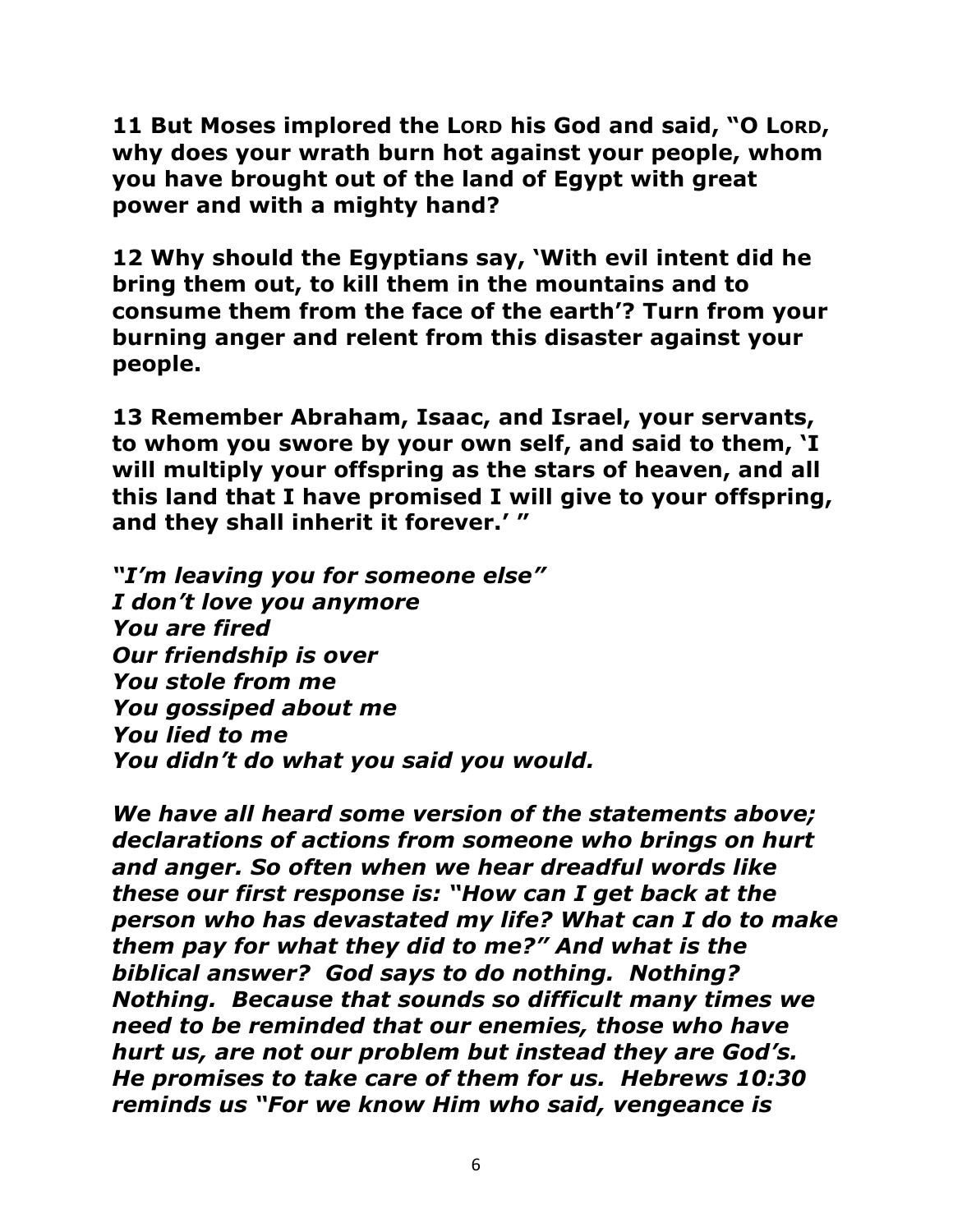*Mine; I will repay says the Lord. And again, the lord will judge and determine and solve and settle the cause and the cases of His people."*



**14 And the LORD relented from the disaster that he had spoken of bringing on his people.** 

**This excerpt is from** *When Critics Ask: A Popular Handbook on Bible Difficulties***( Wheaton, Ill.: Victor Books, 1992). © 2014 Norman Geisler and Thomas Howe.**

**When Israel was at the foot of the mountain engaged in idol worship, God told Moses that His anger was burning against them and He was prepared to destroy them in judgment. However, when Moses interceded for them, the circumstances were changed. God's attitude toward sin is always anger, and His attitude toward those who call to Him is always an attitude of mercy.** 

**Before Moses prayed for Israel, they were under God's judgment. By Moses' intercession for the people of Israel, he brought them under God's mercy. God did not change. Rather, the circumstances changed.** 

**The language used in this passage is called anthropomorphic, or man-centered, language. It is similar to someone moving from one place to another and saying, "Now the house is on my right," "Now the house is on my left." Neither of these statements is meant to imply that the house has moved. Rather, it is language from a human perspective to describe that I have changed my position in relation to the house.**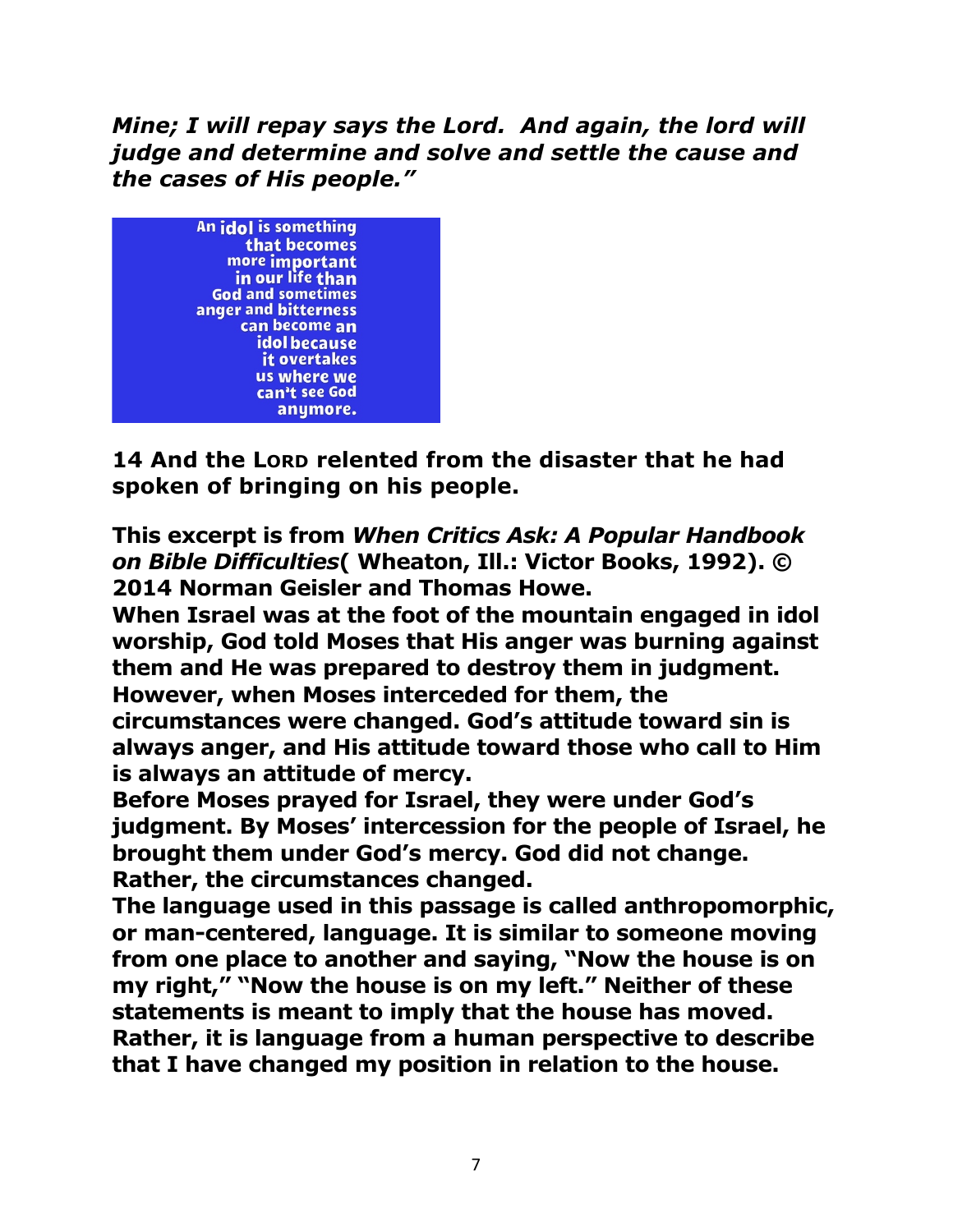**When Moses said that God relented, it was a figurative way of describing that Moses' intercession successfully changed the relationship of the people to God. He brought the nation under the mercy of God's grace, and out from under the judgment of God. God does not change, neither His mind, His will, nor His nature.**

**15 Then Moses turned and went down from the mountain with the two tablets of the testimony in his hand, tablets that were written on both sides; on the front and on the back they were written.** 

**16 The tablets were the work of God, and the writing was the writing of God, engraved on the tablets.** 

**17 When Joshua heard the noise of the people as they shouted, he said to Moses, "There is a noise of war in the camp."** 

**18 But he said, "It is not the sound of shouting for victory, or the sound of the cry of defeat, but the sound of singing that I hear."** 

**19 And as soon as he came near the camp and saw the calf and the dancing, Moses' anger burned hot, and he threw the tablets out of his hands and broke them at the foot of the mountain.** 

**20 He took the calf that they had made and burned it with fire and ground it to powder and scattered it on the water and made the people of Israel drink it.** 

**21 And Moses said to Aaron, "What did this people do to you that you have brought such a great sin upon them?" 22 And Aaron said, "Let not the anger of my lord burn hot. You know the people, that they are set on evil.** 

**23 For they said to me, 'Make us gods who shall go before us. As for this Moses, the man who brought us up out of the land of Egypt, we do not know what has become of him.'** 

**24 So I said to them, 'Let any who have gold take it off.' So they gave it to me, and I threw it into the fire, and out came this calf."**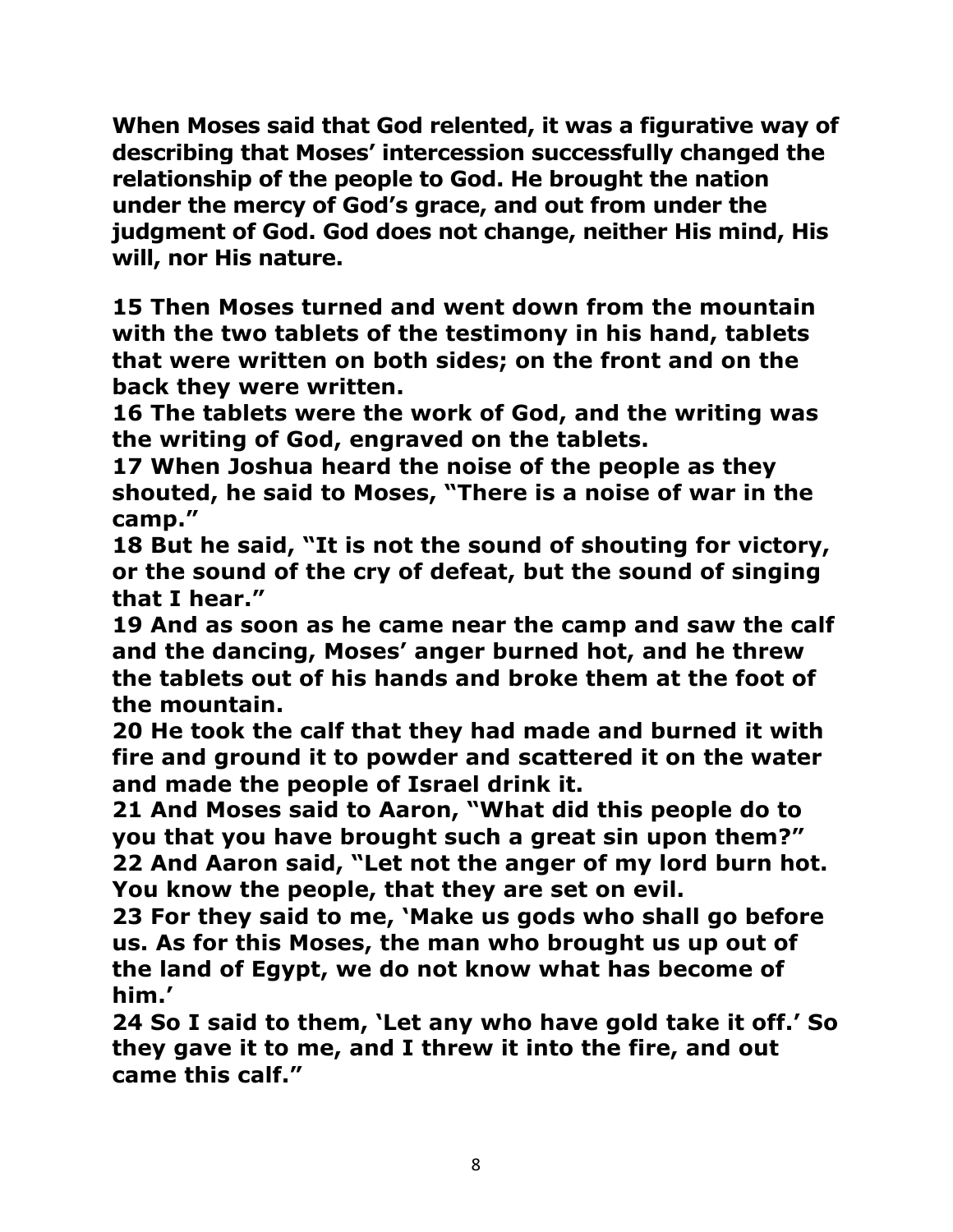**Exodus 32:25 Moses saw that the people were running wild and that Aaron had let them get out of control and so become a laughingstock to their enemies.** 

**26 then Moses stood in the gate of the camp and said, "Who is on the LORD's side? Come to me." And all the sons of Levi gathered around him.** 

**27 And he said to them, "Thus says the LORD God of Israel, 'Put your sword on your side each of you, and go to and fro from gate to gate throughout the camp, and each of you kill his brother and his companion and his neighbor.' " 28 And the sons of Levi did according to the word of Moses. And that day about three thousand men of the people fell.** 

They wanted to make God into something He was not.

*Power:* **a longing for influence or recognition**

*Control:* **a longing to have everything go according to my plan**

*Comfort:* **a longing for pleasure**

*Approval:* **a longing to be accepted or desired**

**J.D. Greear In any of these five sins, you can command me: "J.D. Don't be angry. Thou shalt not lie. But you might as well tell a dog not to bark. My problem is that my heart so craves the approval of others that these sins come as instinctively to me as breathing.**